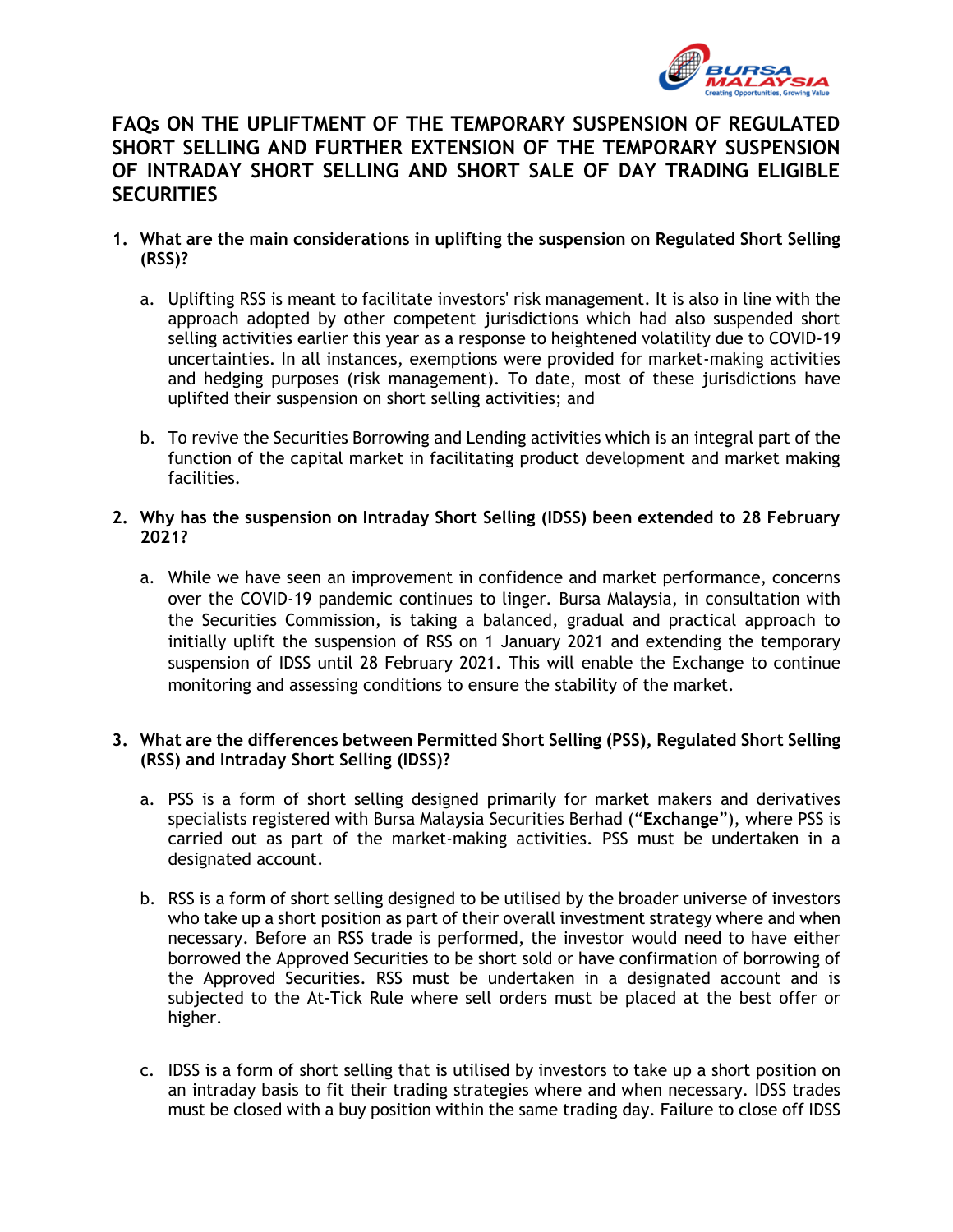

within the same day is a breach of the rules. Before an investor is allowed to execute IDSS, the investor must have entered into an agreement to borrow securities (known as SBL Agreement) to settle all potential failed trades which might occur if IDSS is not closed off by the end of the trading day. SBL is further explained in Section 9 below.

# **4. What securities are allowed for short selling?**

- a. PSS
	- i. Exchange Traded Funds (ETFs) and its constituent securities; and
	- ii. underlying securities of Structured Warrants (SW), Single Stock Futures Contracts (SSF) and Single Stock Options (SSO) Contracts which are listed under Approved **Securities**
- b. RSS Approved Securities
- c. IDSS Approved Securities
- **5. Which category of short-selling was previously suspended between 24 March and 31 Dec 2020?**
	- a. RSS
	- b. IDSS
	- c. Intraday short selling by Proprietary Day Traders

# **6. Why was PSS exempted from the short-selling suspension?**

a. PSS was exempted to allow market-makers to perform their functions and obligations and would need to be able to utilise short selling for market making.

# **7. When will the short-selling upliftment take place?**

a. RSS suspension to be uplifted on 1 January 2021, while IDSS and intraday short selling by Proprietary Day Traders will continue to be suspended until 28 February 2021.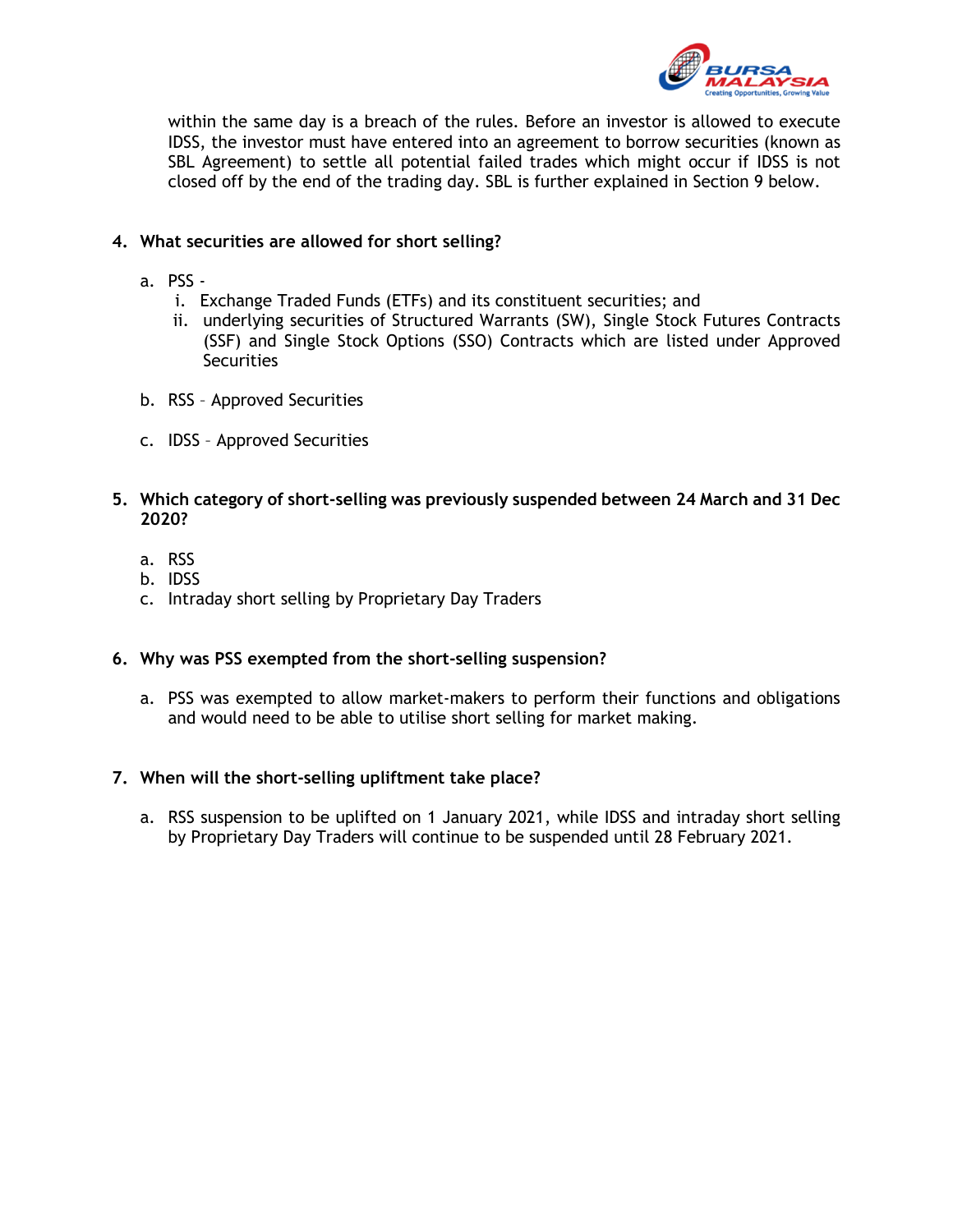

| <b>Short Selling</b><br><b>Frameworks</b> | Daily Price Limit <sup>11</sup><br>$(15\%/15$ sen) | <b>Total Gross Short</b><br>Position <sup>2</sup> (3% of<br>Outstanding<br>Securities) | <b>Total Net Short</b><br>Position Limit <sup>3</sup> (10%<br>of Outstanding<br>Securities) |
|-------------------------------------------|----------------------------------------------------|----------------------------------------------------------------------------------------|---------------------------------------------------------------------------------------------|
| <b>PSS</b>                                | x                                                  | ×                                                                                      |                                                                                             |
| <b>RSS</b>                                | x                                                  |                                                                                        |                                                                                             |
|                                           |                                                    |                                                                                        |                                                                                             |

### **8. What are the current short selling limits for PSS, RSS and IDSS?**

### **9. What are the enhanced controls for RSS upliftment which is effective from 1 Jan 2021<sup>4</sup> ?**

- a. The daily Gross Short Position limit of 3% will be reduced to 2% for a particular Approved Securities. Once the 2% Gross Short Position Limit is reached, there will be no further RSS allowed to be performed on that specific Approved Securities for that market day.
- b. There will be a cap of 4% for RSS out of the Total Net Short Position Limit of 10% ("**Additional RSS Threshold**") for any given day on a particular security. This means that once the 4% Additional RSS Threshold is reached, there will be no further RSS allowed to be performed on the security. RSS will resume when the Additional RSS Threshold goes below 4%.

# **10.What is the difference between the Additional RSS Threshold of 4%<sup>5</sup> and the Net Short Position of 10% as mentioned above?**

- a. The Additional RSS Threshold is an imposed limit or cap for RSS out of the Net Short Position of 10% (PSS and RSS Combined).
- b. The operationalisation of the Additional RSS Threshold is as follows:

#### *Scenario1*

*RSS hits the 4% limit, but PSS + RSS combined limit is less than 10%*

- *RSS is suspended*
- *PSS is allowed up till PSS + RSS combined reaches 10%*

<sup>1</sup> Daily price limit of 15% (for securities at RM1.00 and above) or RM0.15 sen (for securities below RM1.00) down from the reference price

 $2$  Total Gross Short Position means the total gross short position pursuant to Regulated Short Selling, Intraday Short Selling and short selling under Day Trading (intraday short selling by Proprietary Day Traders). Please refer to Paragraph 5.1(1) of PO Directive on Regulated Short Selling (No. 8-002)

<sup>3</sup> Rule 8.37(1) of the BMS Rules.

<sup>4</sup> Please refer to the PO Circular No. R/R 15 of 2020 for more details on the enhanced controls.

<sup>5</sup> As stated in paragraph 2.3 of the PO Circular No. R/R 15 of 2020.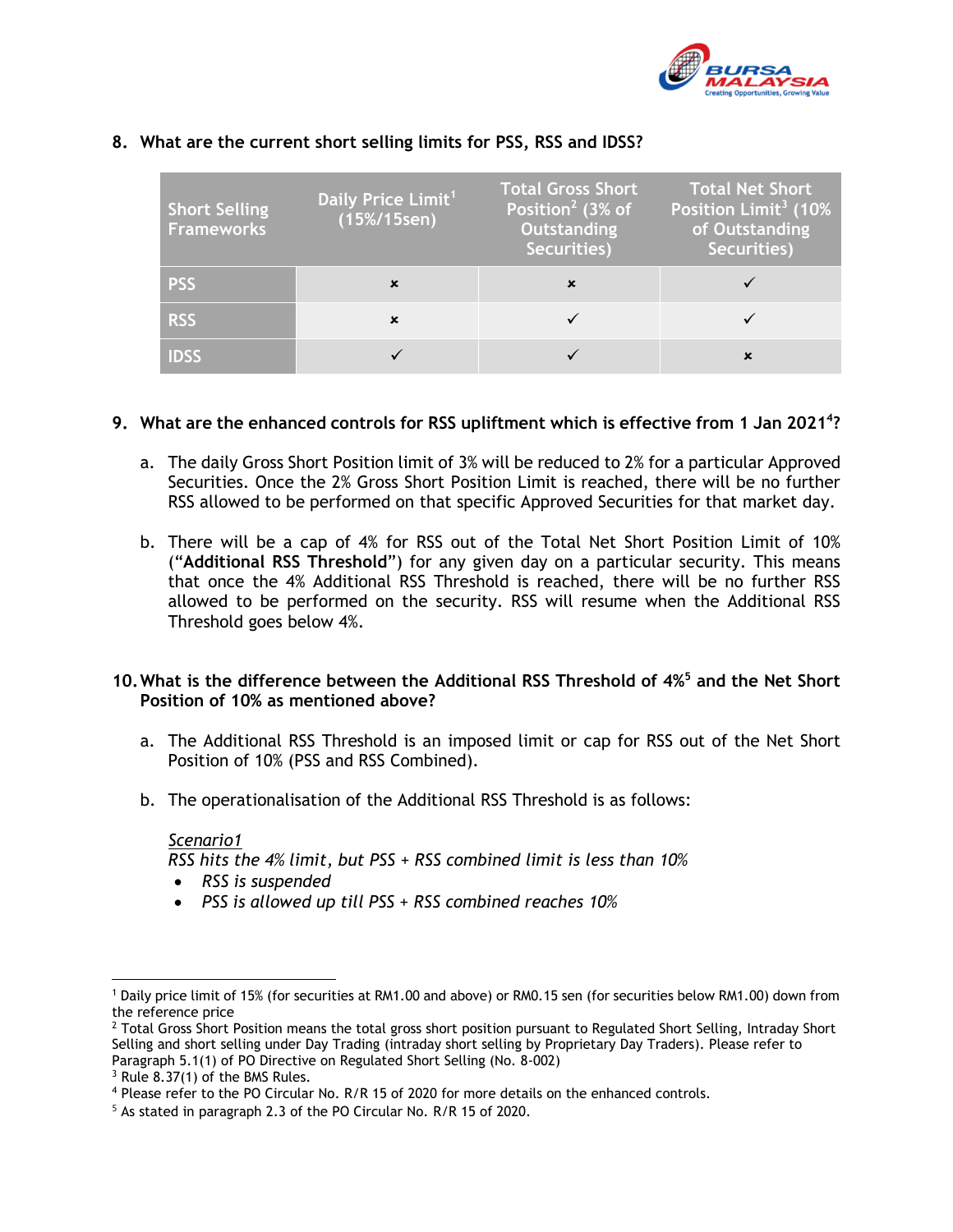

*Scenario 2 Should PSS + RSS combined reaches 10%*

- *RSS suspended*
- *PSS suspended*

#### *Scenario 3*

- *RSS is zero*
- *PSS is allowed up till the 10% PSS + RSS combined limit*

The RSS limit of 4% is calculated by adding on the carried forward cumulative outstanding RSS position. Suspension of RSS will be announced via a Special Announcement on Bursa Malaysia's website**.**

#### **11.What is SBL?**

a. SBL stands for Securities Borrowing and Lending. It is a facility which enables investors to borrow shares from an approved lender or lend their shares to an approved borrower, where applicable.

#### **12.What has short-selling got to do with SBL?**

- a. Short Selling means selling a security which an investor does not own and is generally prohibited under the law. Hence, before short selling, the investor must have the following SBL facility in place:
	- i. RSS and PSS on underlying securities of SW, SSF or SSO which are Approved Securities: Have either borrowed the securities to be short sold or obtained confirmation of borrowing through SBL.
	- ii. IDSS and PSS on ETF and its constituent securities: Have entered into an SBL agreement to borrow the securities.

### **13.Since the RSS is suspended since 24 March 2020, why are there outstanding short-selling position published in Bursa Malaysia Website?**

- a. These are outstanding short-selling positions which have not been closed out. Since the suspension, no further RSS was allowed.
- b. The outstanding net short position is the total PSS and RSS positions. PSS is excluded from the suspension.
- c. The outstanding net short position can be unwound (repurchased) anytime, and investors do not need to wait until 1 Jan 2021 when RSS is reinstated to buy back.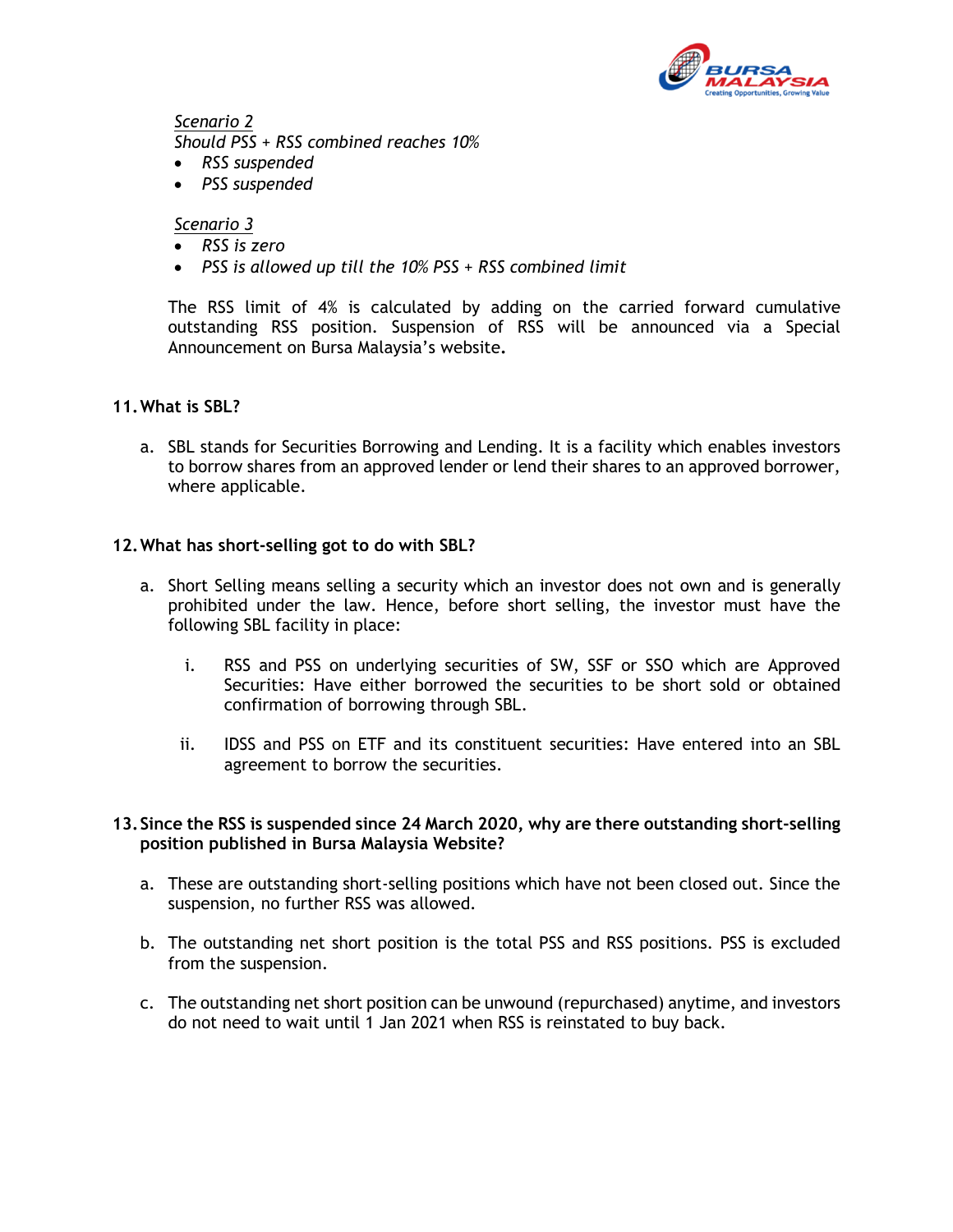

### **14.If you require more information, the following references are available on Bursa Malaysia's website:**

- a. Rules and Directives of Bursa Malaysia Securities Berhad (BMS) [https://www.bursamalaysia.com/regulation/securities/rules\\_of\\_bursa\\_malaysia\\_secur](https://www.bursamalaysia.com/regulation/securities/rules_of_bursa_malaysia_securities) [ities](https://www.bursamalaysia.com/regulation/securities/rules_of_bursa_malaysia_securities) 
	- i. BMS Rules: Chapter 4 (PSS) and Chapter 8 (RSS and IDSS)
	- ii. Participating Organisations ("POs") Directives and Guidance:
		- Directive ("Dir") in relation to Market Makers and Derivatives Specialists (No. 4-001) (for PSS);
		- Dir. on Regulated Short Selling (No. 8-002) (for RSS and short selling limits);
		- Dir. on Intraday Short Selling (No. 8-003) (for IDSS); and
		- Dir. on Regulated Short Selling-Approved Securities (No. 8-22(5)-001) (for Approved Securities)

### b. List of Approved Securities

[https://www.bursamalaysia.com/trade/trading\\_resources/equities/regulated\\_short\\_s](https://www.bursamalaysia.com/trade/trading_resources/equities/regulated_short_selling) [elling](https://www.bursamalaysia.com/trade/trading_resources/equities/regulated_short_selling)

- c. Total Short Selling Report Note 1 [https://www.bursamalaysia.com/market\\_information/market\\_statistic/securities](https://www.bursamalaysia.com/market_information/market_statistic/securities)
- d. Net Short Position Report Note 2 [https://www.bursamalaysia.com/market\\_information/market\\_statistic/securities](https://www.bursamalaysia.com/market_information/market_statistic/securities)
- e. Bursa Malaysia Trading Manual [https://www.bursamalaysia.com/trade/trading\\_resources/equities/manual\\_guidelines](https://www.bursamalaysia.com/trade/trading_resources/equities/manual_guidelines_po) [\\_po](https://www.bursamalaysia.com/trade/trading_resources/equities/manual_guidelines_po)

*Note 1:*

*Total Short Selling Report is the total short selling traded for the day. Total short selling comprised of PSS, RSS, IDSS and PDT short selling.* 

*Note 2:* 

*The Net Short Position is the outstanding short position as at T+2. An illustration of the Net Short Position computation is set out below:*

| Counter 1818 total outstanding shares - 20,000 units |             |            |          |              |                                        |  |  |
|------------------------------------------------------|-------------|------------|----------|--------------|----------------------------------------|--|--|
| Transaction                                          | Transaction | Type       | Quantity | Net Short    | Remarks                                |  |  |
| Date                                                 | Sequence    |            |          | Position     |                                        |  |  |
|                                                      |             |            |          | (cumulative) |                                        |  |  |
| $T - 1$                                              |             | SBL.       | 1200     |              | Investor borrows 1200 units of Counter |  |  |
|                                                      |             |            |          |              | 1818 under SBL, allowing the company   |  |  |
|                                                      |             |            |          |              | to short sell up to the amount of      |  |  |
|                                                      |             |            |          |              | borrowed units                         |  |  |
|                                                      |             |            |          |              |                                        |  |  |
|                                                      |             | <b>RSS</b> | 1000     | 1000         |                                        |  |  |
|                                                      |             | Buy        | 400      | 600          |                                        |  |  |
|                                                      |             | RSS        | 600      | 1200         |                                        |  |  |